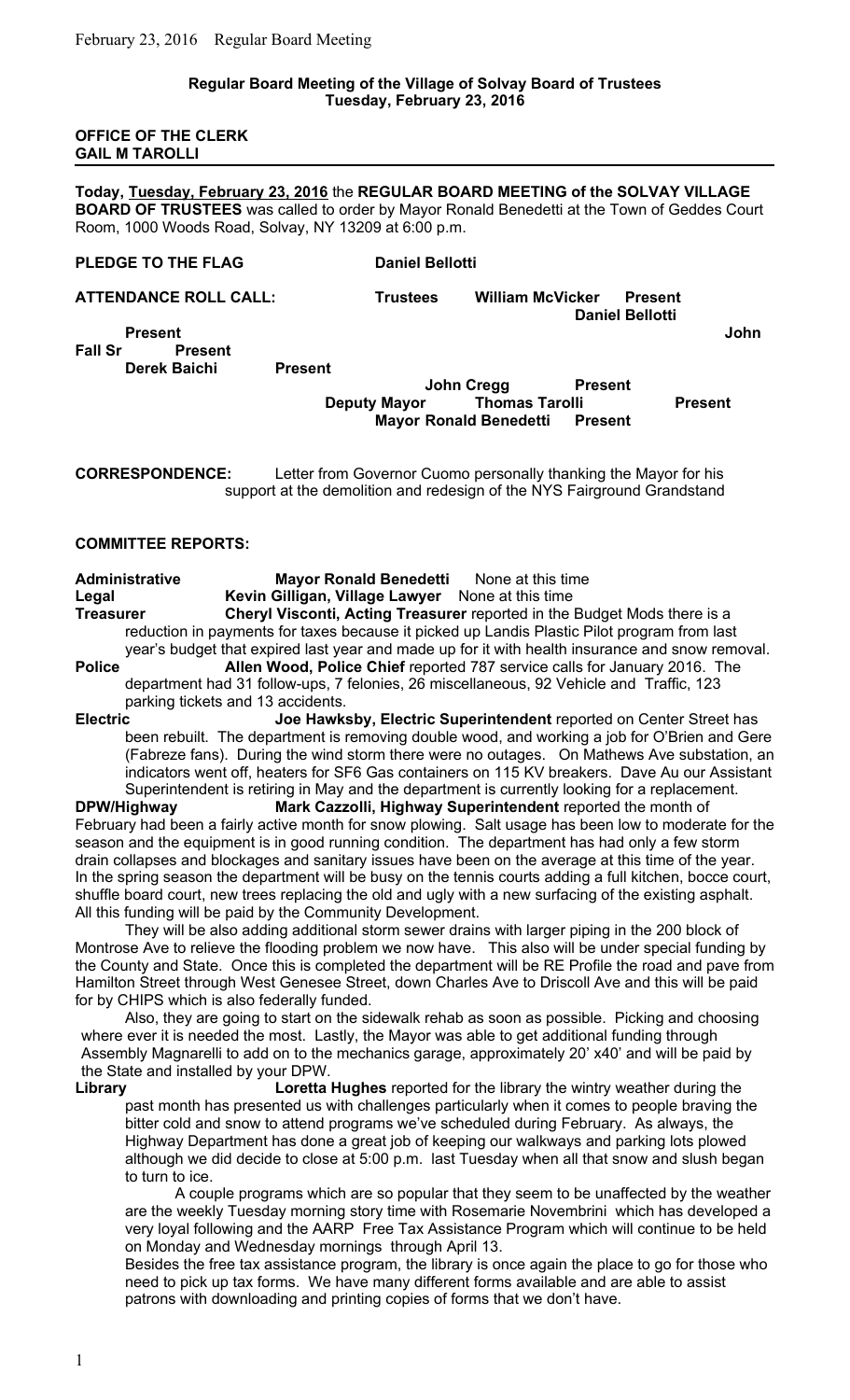Some other programs we have coming up during the next few weeks, include three party events for children.

This Saturday we'll be celebrating Dr. Seuss's birthday with birthday cake, Dr. Seuss stories and a craft for kids to make and take home. Following the party we're having a movie marathon of some favorite Dr. Seuss movies beginning with "The Cat in the Hat".

Saturday, March 19 we're having a pajama party . Local author Mylisa Larsen will be here to read her newly published book "How to Put Your Parents to Bed". To go along with her book , Mylisa is planning some fun activities including games, crafts and snacks for kids ages 3-7 years old and their parents.

The following Saturday, March 26 we're having our annual Easter Party from 1:00-2:00 which includes a traditional Easter Egg hunt throughout the library along with games, crafts and Easter treats. This is open to kids ages 3-8 and will be sponsored by the Friends of the Library.

The library will be closing early on Good Friday, March 25. We'll close at 3 pm that day. We'll be open regular hours on Saturday and closed on Sunday, the  $27<sup>th</sup>$  for Easter.

On Monday the 28<sup>th</sup> at 6:00 pm, the Solvay-Geddes Historical Society will have their first meeting of the year in the Library's community room. The topic and guest speaker have yet to be announced but we'll put it on our website when that information becomes available. Last month I told you we were in the process of installing our six new computers. That's been done and they're all up and running and people have been using them steadily. We now have 14 computers available for public use, all of them have printing capabilities and two of them

have scanners attached. Lastly, we're always looking for feedback and suggestions from our patrons. This month we changed the form patrons can fill out to give us their comments and opinions. We received several comment forms and every one of them was extremely positive. The overall rating of the library facility, the hours of operation, the services we provide and the library staff were rated as excellent. The comments were particularly complimentary of the library staff. One person even wrote that we could give lessons to some of the other libraries in human relations. We do have a great staff and that's why the library runs so smoothly.

I've made copies of all the forms and will give them to the Mayor but I wanted to let you know that the feedback we're receiving from patrons about the library is very positive and I hope that when you're speaking to people out in the community you're hearing good things as well. Thank you.

**Codes Trustee Tarolli** scheduled a Codes Committee meeting on March 14, 2016. **Stormwater None at this time**

# **RESOLUTIONS:**

1. Authorization from the Board of Trustees to approve the minutes from the January 26, 2016 Regular

Board Meeting and the Reading of the Minutes be herewith dispensed. **MOTION: John Fall Sr SECOND: Derek Baichi AYES: 7 NAYES: 0 MOTION CARRIED**

2. Authorization from the Board of Trustees to pay C&S Engineers \$10,147.50 for services rendered from

01/01/16 through 01/31/16. Invoice No. 0157121, 0157122, 0157123, 0157124, 0157125, 0157126) *Invoice No. 0157122 – Project No. 114.203.001 – Caroline Ave. Green Wall Grant*

*Invoice No. 0157124 – Project No. 114.214.001 – Senator DeFrancisco Grant Invoice No. 0157126 – Project No. 114.217.001 – USDARD Funding Application – Montrose Avenue*

| <b>MOTION:</b> | <b>Daniel Bellotti</b> |                       |
|----------------|------------------------|-----------------------|
| <b>SECOND:</b> | Derek Baichi           |                       |
| AYES:          | <b>NAYES:</b>          | <b>MOTION CARRIED</b> |

3. Authorization from the Board of Trustees to pay Costello, Cooney & Fearon, PLLC \$12,029.00  $for$ 

services rendered for the month of January 2016. (\$157.50 Northland Communications to be reimbursed; \$140.00 Intellifiber to be reimbursed; \$105.00 Solvay Electric; \$68.00 Labor; \$43.75 Montrose Ave Drainage Project to be reimbursed; \$341.25 ZBA to be reimbursed; \$455.00 VFW Stanley Pennock Post; \$455.00 PBA Interest Arbitration; \$2463.50 Litigation; \$7800.00 general retainer charge.)

| <b>MOTION:</b> | Derek Baichi           |               |   |                       |
|----------------|------------------------|---------------|---|-----------------------|
| <b>SECOND:</b> | <b>Daniel Bellotti</b> |               |   |                       |
| AYES:          |                        | <b>NAYES:</b> | 0 | <b>MOTION CARRIED</b> |

4. Authorization from the Board of Trustees to approve the Budget Modifications: **MOTION: John Cregg SECOND: John Fall Sr**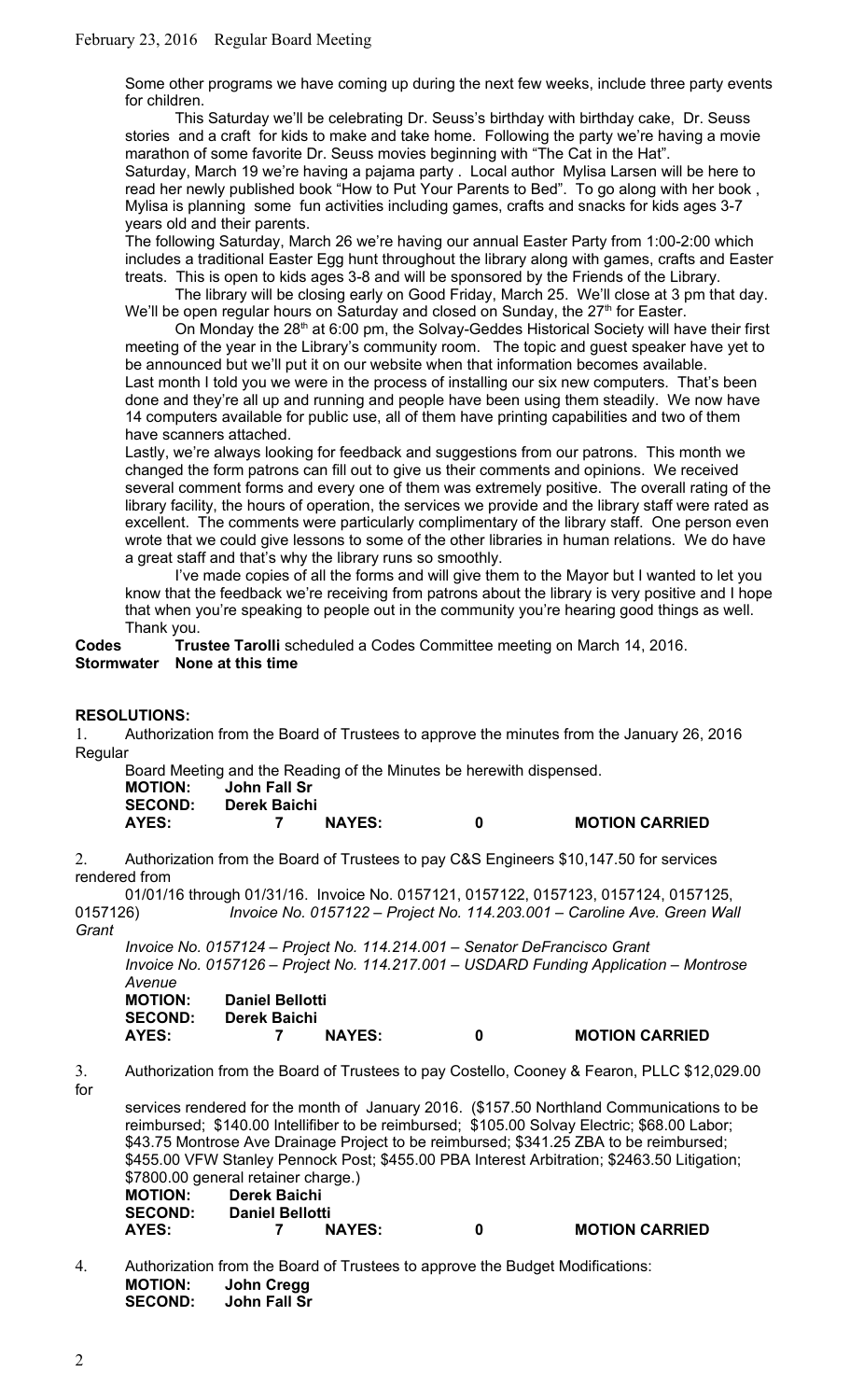| <b>AYES:</b> | <b>NAYES:</b> | <b>MOTION CARRIED</b> |
|--------------|---------------|-----------------------|
|              |               |                       |

## **Village of Solvay General Fund Schedule of Proposed Budget Modifications For Approval at the February 2016 Regular Board Meeting (as**

| <b>Account</b>   | <b>Title</b>                    | (as<br>modified)<br><b>Current</b><br><b>Budget</b> | <b>Proposed</b><br><b>Budget Mod</b> | <b>Newly</b><br><b>Modified</b><br><b>Budget</b><br><b>Amount</b> |
|------------------|---------------------------------|-----------------------------------------------------|--------------------------------------|-------------------------------------------------------------------|
| <b>Revenu</b>    |                                 |                                                     |                                      |                                                                   |
| $\underline{es}$ |                                 |                                                     |                                      |                                                                   |
| 410810           | Other Payments in Lieu of       |                                                     |                                      |                                                                   |
| A                | Tax                             | 435,256                                             | (74, 500)                            | 360,756                                                           |
| 411200           |                                 |                                                     |                                      |                                                                   |
| A<br>415600      | <b>County Sales Tax</b>         | 620,400                                             | 10,050                               | 630,450                                                           |
| A                | Safety Inspection Fees          | 5,000                                               | 2,500                                | 7,500                                                             |
| 415610           |                                 |                                                     |                                      |                                                                   |
| A                | <b>Safety Registration Fees</b> | 4,000                                               | 1,500                                | 5,500                                                             |
| 426650           |                                 |                                                     |                                      |                                                                   |
| A                | Sale of Equipment               | 16,000                                              | 6,500                                | 22,500                                                            |
| 426900<br>A      | Other Comp for Loss             | 0                                                   | 250                                  | 250                                                               |
| 433890           |                                 |                                                     |                                      |                                                                   |
| A                | State Aid - Police Special      | 5,000                                               | 2,900                                | 7,900                                                             |
|                  |                                 |                                                     |                                      |                                                                   |
|                  | <b>Total</b>                    | 1,085,656                                           | (50, 800)                            | 1,034,856                                                         |
| <b>Expens</b>    |                                 |                                                     |                                      |                                                                   |
| $\underline{es}$ |                                 |                                                     |                                      |                                                                   |
| 512104           |                                 |                                                     |                                      |                                                                   |
| A<br>513204      | Mayor - Other                   | 3,000                                               | 400                                  | 3,400                                                             |
| A                | Auditor - Other                 | 14,000                                              | 200                                  | 14,200                                                            |
| 5312.03          |                                 |                                                     |                                      |                                                                   |
| A                | Police Other - Tires            | 1,000                                               | 850                                  | 1,850                                                             |
| 5312.06          |                                 |                                                     |                                      |                                                                   |
| A                | Police Other - Radio            | 4,974                                               | (1, 150)                             | 3,824                                                             |
| 5312.09          | Police Other - Evidence         |                                                     |                                      |                                                                   |
| A<br>5312.10     | Suppl                           | 200                                                 | 500                                  | 700                                                               |
| A                | Police Other - Supplies         | 1,000                                               | 300                                  | 1,300                                                             |
| 5312.12          |                                 |                                                     |                                      |                                                                   |
| A                | Police Other - Training         | 4,000                                               | 500                                  | 4,500                                                             |
| 5312.13          |                                 |                                                     |                                      |                                                                   |
| A<br>580104      | Police Other - Equip Repair     | 2,500                                               | (1,000)                              | 1,500                                                             |
| A                | Zoning Board - Other            | 200                                                 | 400                                  | 600                                                               |
| 581404           |                                 |                                                     |                                      |                                                                   |
| A                | Storm Sewer - Other             | 5,000                                               | 1,500                                | 6,500                                                             |
| 590608           |                                 |                                                     |                                      |                                                                   |
| A                | Health Insurance                | 487,054                                             | (37,000)                             | 450,000                                                           |
| 551424           |                                 |                                                     |                                      |                                                                   |
| A                | Snow Removal - Other            | 200,000                                             | (16, 300)                            | 183,700                                                           |
|                  |                                 |                                                     |                                      |                                                                   |
|                  | <b>Total</b>                    | 722,928                                             | (50, 800)                            | 672,074                                                           |

**Village of Solvay Library Fund**

**Schedule of Proposed Budget Modifications For Approval at the February 2016 Regular Board Meeting**

**(as**

**modified) Proposed**

**Newly Modified**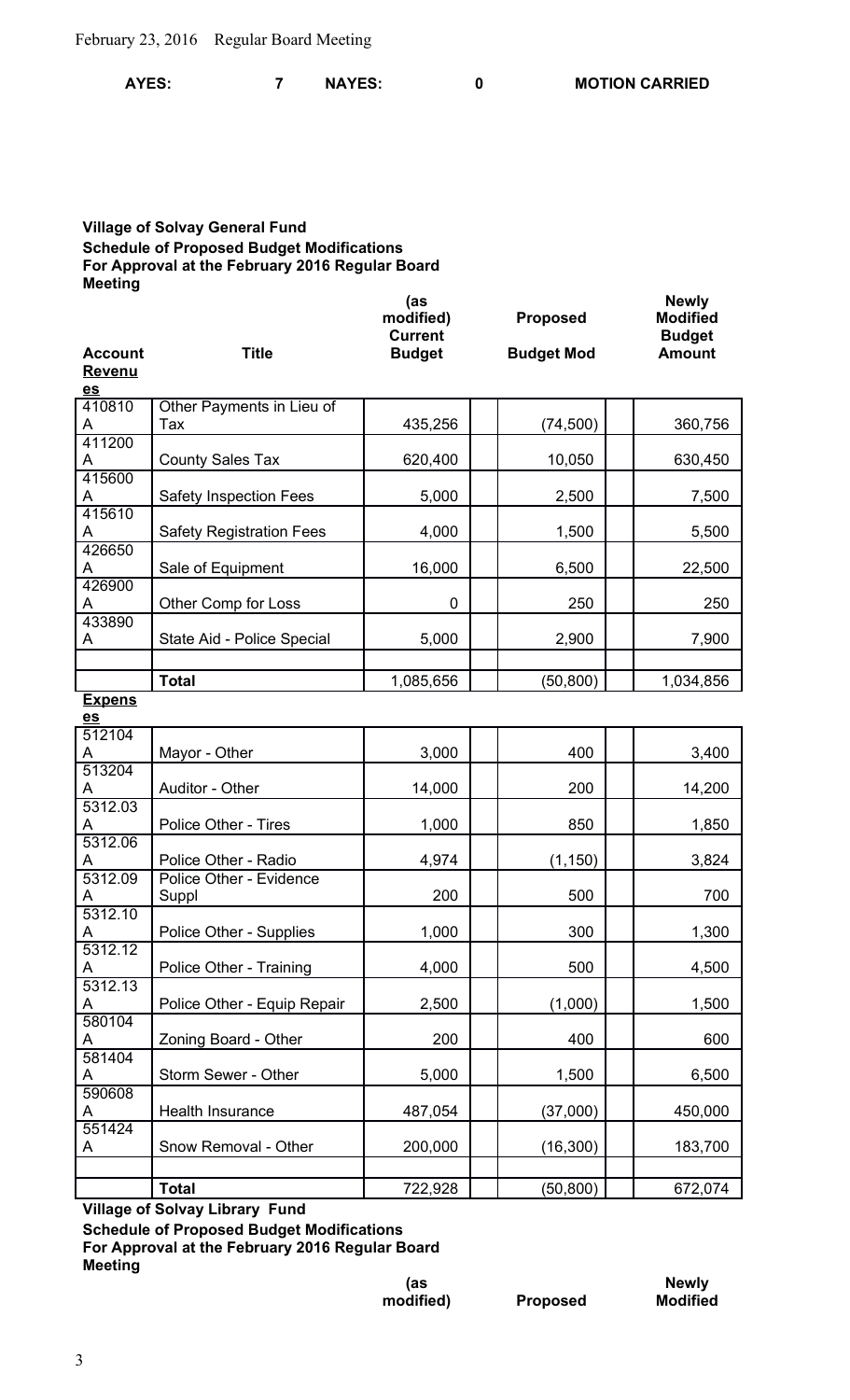# February 23, 2016 Regular Board Meeting

| <b>Account</b><br><b>Revenu</b>   |                                                  | <b>Title</b>                                                                                                                                                                                                                                                                                                                                                                                                                         | <b>Current</b><br><b>Budget</b> |                                           | <b>Budget Mod</b> |            | <b>Budget</b><br><b>Amount</b>                                                                                            |
|-----------------------------------|--------------------------------------------------|--------------------------------------------------------------------------------------------------------------------------------------------------------------------------------------------------------------------------------------------------------------------------------------------------------------------------------------------------------------------------------------------------------------------------------------|---------------------------------|-------------------------------------------|-------------------|------------|---------------------------------------------------------------------------------------------------------------------------|
| $\underline{es}$<br>427050        |                                                  |                                                                                                                                                                                                                                                                                                                                                                                                                                      |                                 |                                           |                   |            |                                                                                                                           |
| L<br>427600                       |                                                  | Gifts & Donations                                                                                                                                                                                                                                                                                                                                                                                                                    |                                 | 1,000                                     |                   | 300        | 1,300                                                                                                                     |
| L                                 |                                                  | <b>Library System Grants</b>                                                                                                                                                                                                                                                                                                                                                                                                         |                                 | 277                                       |                   | 500        | 777                                                                                                                       |
|                                   |                                                  |                                                                                                                                                                                                                                                                                                                                                                                                                                      |                                 |                                           |                   |            |                                                                                                                           |
|                                   | <b>Total</b>                                     |                                                                                                                                                                                                                                                                                                                                                                                                                                      |                                 | 1,277                                     |                   | 800        | 2,077                                                                                                                     |
| <b>Expens</b><br>$\underline{es}$ |                                                  |                                                                                                                                                                                                                                                                                                                                                                                                                                      |                                 |                                           |                   |            |                                                                                                                           |
| 574102<br>L                       |                                                  | <b>Library Equipment</b>                                                                                                                                                                                                                                                                                                                                                                                                             |                                 | 54,900                                    |                   | 800        | 55,700                                                                                                                    |
|                                   |                                                  |                                                                                                                                                                                                                                                                                                                                                                                                                                      |                                 |                                           |                   |            |                                                                                                                           |
|                                   | <b>Total</b>                                     |                                                                                                                                                                                                                                                                                                                                                                                                                                      |                                 | 54,900                                    |                   | 800        | 55,700                                                                                                                    |
| Geddes<br>15, 2016.<br>6.         | <b>MOTION:</b><br><b>SECOND:</b><br><b>AYES:</b> | <b>Derek Baichi</b><br><b>Daniel Bellotti</b><br>7<br>Authorization from the Board of Trustees to accept the list of Election Inspectors for the                                                                                                                                                                                                                                                                                     | <b>NAYES:</b>                   | $\mathbf 0$                               |                   |            | Youth Center, 1010 Woods Road, Solvay, NY from 12:00 p.m. to 9:00 p.m. on Tuesday, March<br><b>MOTION CARRIED</b>         |
| upcoming 2016                     | <b>MOTION:</b><br><b>SECOND:</b>                 | Inspectors will be paid \$110.00 each.<br><b>Third Ward</b><br>-<br><b>Daniel Bellotti</b><br><b>John Fall Sr</b>                                                                                                                                                                                                                                                                                                                    |                                 | Marianna Masterpole -<br>Irene Salvaterra |                   | Democratic | Village Elections on Tuesday, March 15, 2016 as prepared by the Village Clerk. The Election<br>Republican                 |
|                                   | <b>AYES:</b>                                     | 7                                                                                                                                                                                                                                                                                                                                                                                                                                    | <b>NAYES:</b>                   | 0                                         |                   |            | <b>MOTION CARRIED</b>                                                                                                     |
| 7.<br>the                         |                                                  |                                                                                                                                                                                                                                                                                                                                                                                                                                      |                                 |                                           |                   |            | Authorization from the Board of Trustees to accept the list of Machine Qualified Inspectors for                           |
|                                   |                                                  | The Machine Qualified Inspectors will be paid \$160.00 each.                                                                                                                                                                                                                                                                                                                                                                         |                                 |                                           |                   |            | upcoming 2016 Village Elections on Tuesday, March 15, 2016 as prepared by the Village Clerk.                              |
|                                   | <b>MOTION:</b>                                   | VSS (Machine Qualified Inspector - Margaret Doran<br>VSS (Machine Qualified Inspector - Joanne Balduzzi<br><b>Derek Baichi</b>                                                                                                                                                                                                                                                                                                       |                                 |                                           |                   |            | Democratic<br>Republican                                                                                                  |
|                                   | <b>SECOND:</b><br><b>AYES:</b>                   | <b>Daniel Bellotti</b><br>7                                                                                                                                                                                                                                                                                                                                                                                                          | <b>NAYES:</b>                   | $\mathbf 0$                               |                   |            | <b>MOTION CARRIED</b>                                                                                                     |
| 8.<br>relative                    |                                                  |                                                                                                                                                                                                                                                                                                                                                                                                                                      |                                 |                                           |                   |            | Scheduling a public hearing to be held on March 22, 2016 for the purpose of reviewing projects                            |
|                                   | <b>MOTION:</b><br><b>SECOND:</b><br><b>AYES:</b> | to the 2016 Community Development submission and the Village's proposed 5-year plan.<br><b>Daniel Bellotti</b><br><b>Thomas Tarolli</b><br>7                                                                                                                                                                                                                                                                                         | <b>NAYES:</b>                   | $\mathbf 0$                               |                   |            | <b>MOTION CARRIED</b>                                                                                                     |
| 9.                                |                                                  |                                                                                                                                                                                                                                                                                                                                                                                                                                      |                                 |                                           |                   |            | With respect to SEQR on the Woods Road Park, Phase 3 project, the Board determines that it                                |
| will                              | <b>MOTION:</b><br><b>SECOND:</b><br><b>AYES:</b> | proceed as lead agency, that Onondaga County Community Development is an involved<br>agency (as a funding source), that the Village Board shall proceed with the environmental<br>eaf in this matter declares that this is an unlisted action, that it will have no adverse<br>environmental impact and therefore renders a negative declaration for purposes of SEQR.<br><b>John Cregg</b><br><b>Derek Baichi</b><br>$\overline{7}$ | <b>NAYES:</b>                   | 0                                         |                   |            | review of this project on an uncoordinated basis and based upon a review of the project, and the<br><b>MOTION CARRIED</b> |
|                                   |                                                  |                                                                                                                                                                                                                                                                                                                                                                                                                                      |                                 |                                           |                   |            |                                                                                                                           |

10. Approving a contract for the Woods Road Park Phase 3 project with Onondaga County **Community**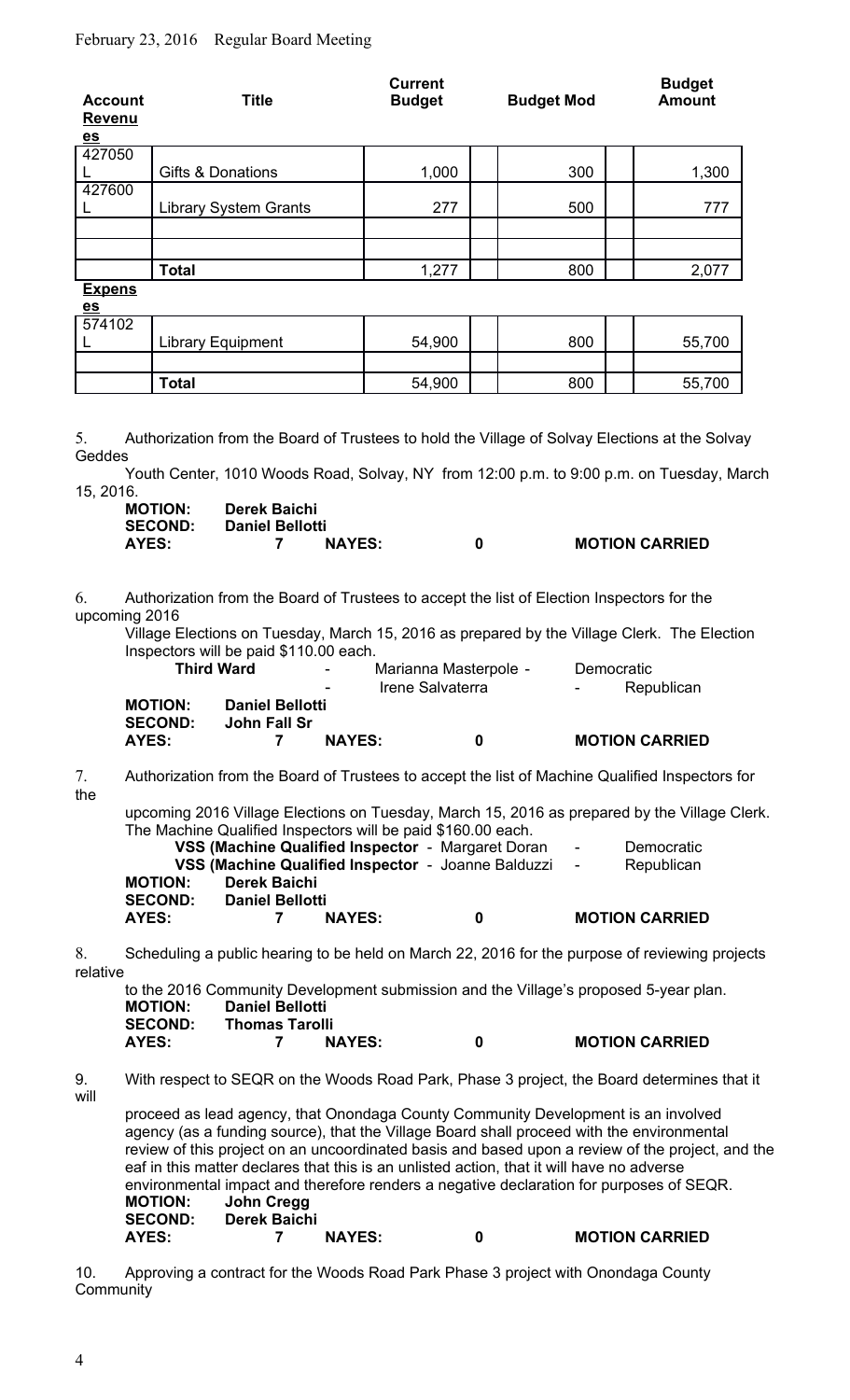Development and authorizing the Mayor to sign the contract for this project with Community Development on behalf of the Village.

| <b>MOTION:</b><br><b>SECOND:</b> | <b>John Fall Sr</b><br><b>Daniel Bellotti</b> |               |   |                       |
|----------------------------------|-----------------------------------------------|---------------|---|-----------------------|
| AYES:                            |                                               | <b>NAYES:</b> | 0 | <b>MOTION CARRIED</b> |

11. Authorizing C&S Engineers to secure bids as required by the Onondaga Community Development Grant

for the Woods Road Phase 3 project by May 1, 2016, to be received and awarded by June 1, 2016, with construction to commence by July 1, 2016, conditioned upon receipt and execution of the Community Development Contract for this project.

| <b>MOTION:</b> | <b>Daniel Bellotti</b> |             |
|----------------|------------------------|-------------|
| <b>SECOND:</b> | <b>Thomas Tarolli</b>  |             |
| AYES:          | 7                      | <b>NAYE</b> |

**AYES: 7 NAYES: 0 MOTION CARRIED**

**AYES: 7 NAYES: 0 MOTION CARRIED**

12. Authorizing the introduction of Proposed Local Law A-2016 pertaining to amendment of the immobilization (booting) of vehicles in the Village which have an accumulation of parking tickets, determining this to be a Type 2 action for purposes of SEQR, thus concluding the environmental review process and scheduling a public hearing to consider this proposed legislation at the Board's March 22, 2016 regular meeting at 6 pm, or as soon thereafter as the matter can be heard, at the Town of Geddes Town Hall, 1000 Woods Road, Solvay, NY 13209.

**A Local Law to Amend Chapter 160 of the Code of the**

# **Village of Solvay Regarding the Immobilization of Motor Vehicles**

Be it enacted by the Trustees of the Village of Solvay that this local law amends Chapter 160 of the Code of the Village of Solvay as follows:

**Section 1.**

So that Chapter 160 of the Code of the Village of Solvay is hereby amended by deleting Section 160-77(B)(5)(b)[1] in its entirety and replacing it with the following:

"[1] The Chief of Police and/or any officer of the Police Department is hereby authorized to provide for immobilization or towing of any unattended vehicle found parked on a street or on any Village owned property or property under the jurisdiction or control of the Village, which vehicle is owned by or registered to a person against whom at least one default judgment has been taken pursuant to this section in response to a violation of any state or local law, ordinance, rule or regulation concerning parking, stopping or standing of vehicles, which judgment has not been satisfied and which vehicle also has received at least one other notice of a parking violation which remains unpaid."

**Section 2.**

This Local Law shall take effect upon its filing in the Office of the Secretary of State. **MOTION: William McVicker SECOND: Thomas Tarolli AYES: 7 NAYES: 0 MOTION CARRIED**

13. Authorization from the Board of Trustees to accept the resignation of Stephanie Brainard as Library

|                | Clerk Substitute effective February 1, 2016. |
|----------------|----------------------------------------------|
| <b>MOTION:</b> | <b>Derek Baichi</b>                          |
| <b>SECOND:</b> | Thomas Tarolli                               |
| AYES:          | <b>NAYES:</b><br>$\mathbf{z}$                |

14. Approving Amendment No. 3 to the Periodic Engineering and Related Services Agreement between the

Village and C&S Engineers, Inc., extending the original March 27, 2012 Agreement until March 27, 2017 and approving the revised billing rate schedule as presented in Exhibit B thereto, and authorizing the Mayor to sign said Amendment on behalf of the Village. **MOTION: Derek Baichi SECOND: John Fall Sr AYES: 7 NAYES: 0 MOTION CARRIED**

### **PETITIONS:**

Ronald Reudink of 63 Heritage Circle spoke to the Board about the concencus he attended at Camillus Town Hall regarding consolidation/merger issues. Doesn't want to lose what we have built in the village.

# **NEW BUSINESS**

### ADJOURNMENT:

The regular meeting of the Solvay Board of Trustees be adjourned at 6:55 p.m.